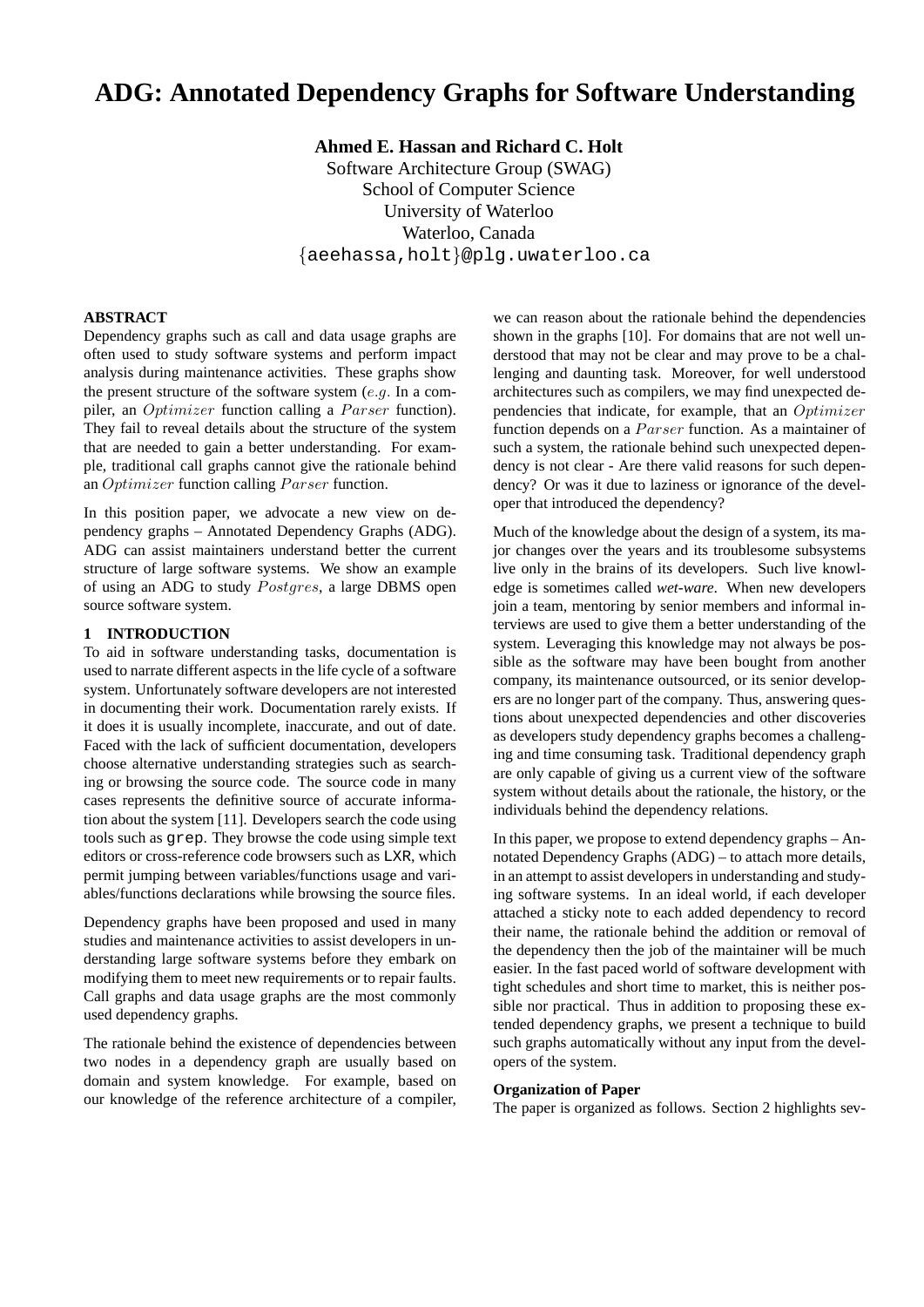eral problems associated with traditional dependency graphs and proposes Annotated Dependency Graphs (ADG) to address these shortcomings. Section 3 gives an overview of how to build an ADG. Section 4 presents a short case study of an ADG for *Postgres*, a large open source database management system (DBMS). Section 5 describes related work. Finally section 6 draws conclusions from our work and proposes future directions.

#### **2 SHORTCOMINGS OF DEPENDENCY GRAPHS**

As maintainers prepare to modify a software system to add features or repair bugs, they start off by examining any available documentation, and consulting senior developers. Then they browse the source code and use tools to generate dependency graphs such as call and data usage graphs. Following these steps in an iterative manner, maintainers start gaining a better understanding of the software system. Using their newly acquired understanding, they form an internal cognitive model of the software [12]. Dependency graphs assist maintainers in gradually piecing together the software puzzle. Unfortunately, dependency graphs fall short in the following areas:

- 1. Rationale: They do not indicate the reasons behind the introduction or removal of dependencies between source code entities.
- 2. Time: They do not indicate how long a dependency has existed for or how long ago has it been removed.
- 3. Inter-dependency patterns: They fail to show patterns of dependencies. For example, in a compiler system it is hard to deduce from a call graph that once a function depends on the  $populate\_symbol\_table()$  function, it will also depend on  $symbol\_table\_entry$  data type.
- 4. Creator: They fail to show the name of the developer that introduced the dependency.

In the following subsections, we elaborate on the benefits of each area for software understanding.

#### **Rationale**

In a compiler, when a dependency between an Optimizer function and a  $Parser$  function is discovered, the maintainer puzzled by the unexpected dependency can contact the senior developer to get a better understanding of the rationale behind the introduction of such a dependency. The senior developer may be too busy or may not recall the rationale. Furthermore the developer who introduced the dependency may no longer work on the software system. Then the maintainer has to examine the source code closer and spend hours trying to understand the rationale behind such unexpected dependency. In some cases the added dependency may be justified due to, for example, optimizations or code reuse; or not justified due to, developer ignorance, or pressure to market.

Another popular usage of dependency graphs is the discovery of dead code. Dead code is code which no other entities in the software system depends on. Again dependency graphs are able to locate the dead code such as unused functions and unused data types, but fail to indicate the reason for the death of the code. A maintainer would like to know if the dead code has been replaced by an optimized or better piece of code capable of performing the same functionality, replaced by a more general piece of code that encourages more reuse, or even decommissioned as the system no longer supports the functionality offered by the dead code.

These two aforementioned examples are some of the many situations where the Rationale for the appearance or disappearance of dependencies is essential in aiding maintainers of large software systems. Unfortunately, attaching the Rationale for each dependency would require many resources and is time consuming. Consequently an automated technique to annotate each dependency with its rationale would be very beneficial.

# **Time**

Current dependency graphs only provide a single current view of the software system. As pointed out in the previous section this prevents the dependency graph from helping developers understand the evolution of dependencies in the software system. Determining the evolution of dependencies for a dead piece of code is a good example. For example, the developer may want to know whether the dead function was introduced in the previous release to go around a bug and the bug is now fixed yet the functions isn't removed or whether the dead function has been around for many releases.

## **Inter-dependency patterns**

The ability to determine that adding a dependency to one entity entails adding dependencies to other entities is a very valuable information that can be used in building tools to assist developers in maintaining large complex software systems. This knowledge would help developers guide developers to other entities in the source code that may require modifications.

#### **Creator**

In some cases, the creator of a dependency may pose a concern. The creator is a good indicator of the validity and trustworthiness of unexpected dependencies. For example an unexpected dependency created by a developer that was junior when the dependency was created is a strong sign that the dependency may be an invalid one.



**Figure 1:** Schema for a Traditional Dependency Graph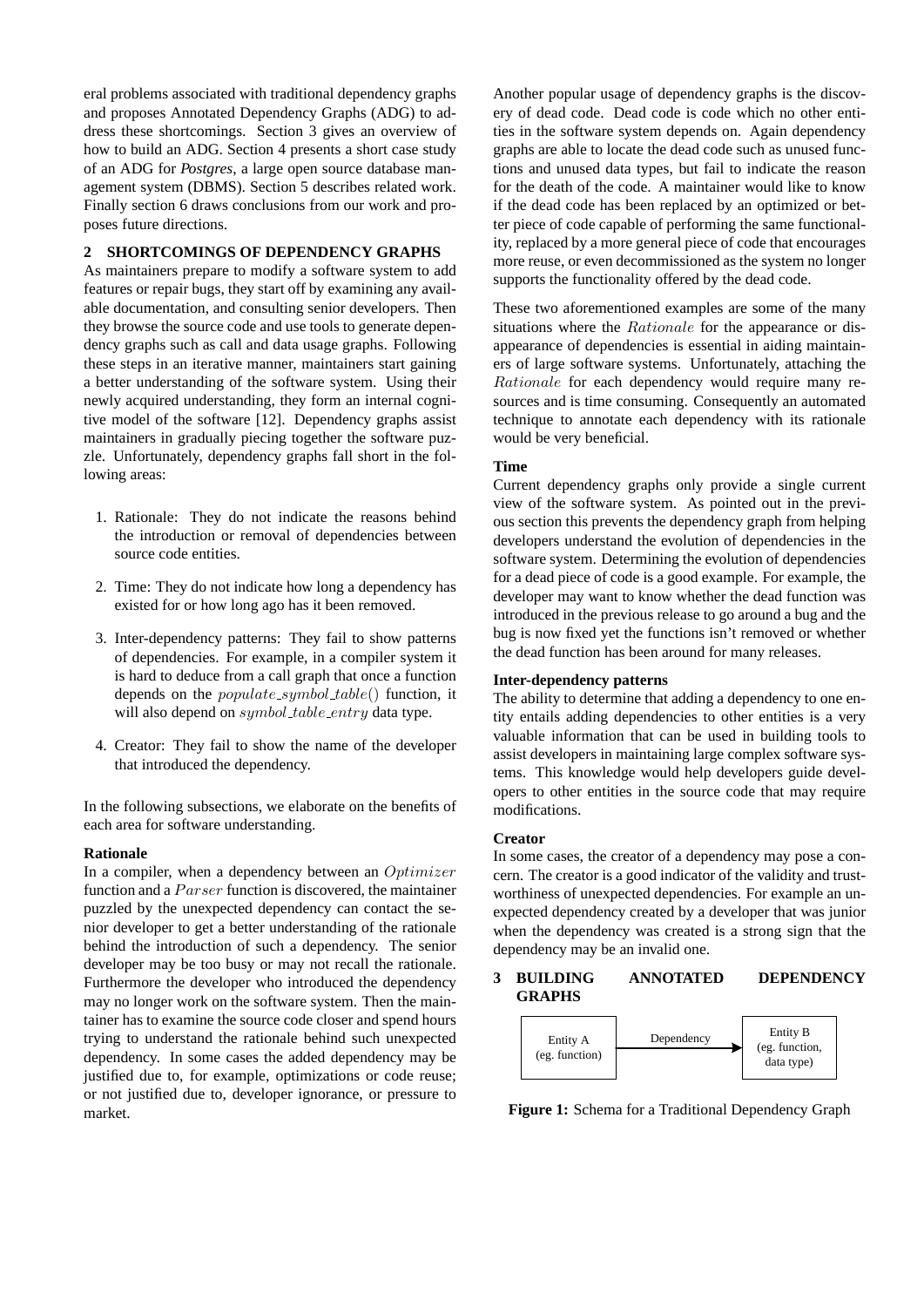To overcome the shortcomings highlighted in the previous sections, we propose Annotated Dependency graph (ADG). Whereas a traditional dependency graph would consist of entities and edges, as shown in Figure 1, an ADG would have several attributes attached to the nodes and the edges. Figure 2 shows the attributes that are attached. These attributes address shortcomings of traditional dependency graphs.



**Figure 2:** Schema for a Annotated Dependency Graph

Although, The ADG can be created manually by developers as they update the source code, this is not a practical solution for the following reasons:

- 1. It requires developers of large established software projects to go through a traditional dependency graph of the software system and try to populate the ADG. This is a time consuming and erroneous task. In many cases the developer may no longer recall the reasons for the dependencies and in most cases won't recall the details for the other attributes in an ADG.
- 2. Another alternative would be to use the ADG at the start of a new project and make sure developers always annotate any new or removed dependencies. Again this is extra work which most developers would not be interested in doing.

Instead of building the ADG manually, we chose to use the change records stored in the source control repository such as RCS [13] or CVS [3, 5]. The repository contains details about the development history of each file in the software system. The repository stores the creation date of the file, its initial content and a record of each modification done to the file. A *modification record* stores the date of the modification, the name of the developer that performed the changes, the line numbers that were changed, the actual lines of code that were added or removed, and a detailed message entered by the developer explaining the rationale behind the change.

Source control systems store the details of the modification at the line level of a file which is not sufficient to build the ADG which has as functions and data types as nodes. Thus, we first need to preprocess the modification records to map the changes to the appropriate source code entities  $(i.e.$  functions or data types). Then we build the Annotated Dependency Graph and annotate it with details from the modification records such as time, and rationale. Due to size limitations, we will not discuss the details of the ADG building as it is detailed elsewhere [7].

#### **4 CASE STUDY**

To validate the usefulness of our approach we show a small case study on *Postgres*. *Postgres* is a sophisticated opensource Object-Relational DBMS supporting almost all SQL constructs. Its development started in 1986 at the University of California at Berkeley as a research prototype. Since then it has become an open source software with a globally distributed development team. It is being developed by a community of companies and people co-operating to drive the development of one the world's most advanced Open Source database software (DBMS).

In our case study we build an ADG using data beginning with 1996 when Postgres became an open source project. Building the ADG for Postgres requires 2 hours and 30 mins on a 1.8 Pentium 4 CPU. Luckily building the ADG needs to be done only once, then we can use it to generate graphs as required. All graphs shown in this section have been generated in under 5 seconds once the ADG was generated.





Using an ADG, we can generate a call graph similar to traditional call graphs generated by parsing the latest source code. Instead we chose to generate a more interesting call graph that showcases the benefits of using an ADG. Figure 3 shows an example of such graph. The displayed call graph shows changes to the call graph that

- occurred in the last month.
- and which were due to optimizations work done to speed up the database.

Each oval represents a function. Blue ovals indicate functions that have been removed from the source code, pink ovals indicate functions that have been added to the source code, and yellow ovals indicate functions that been modi-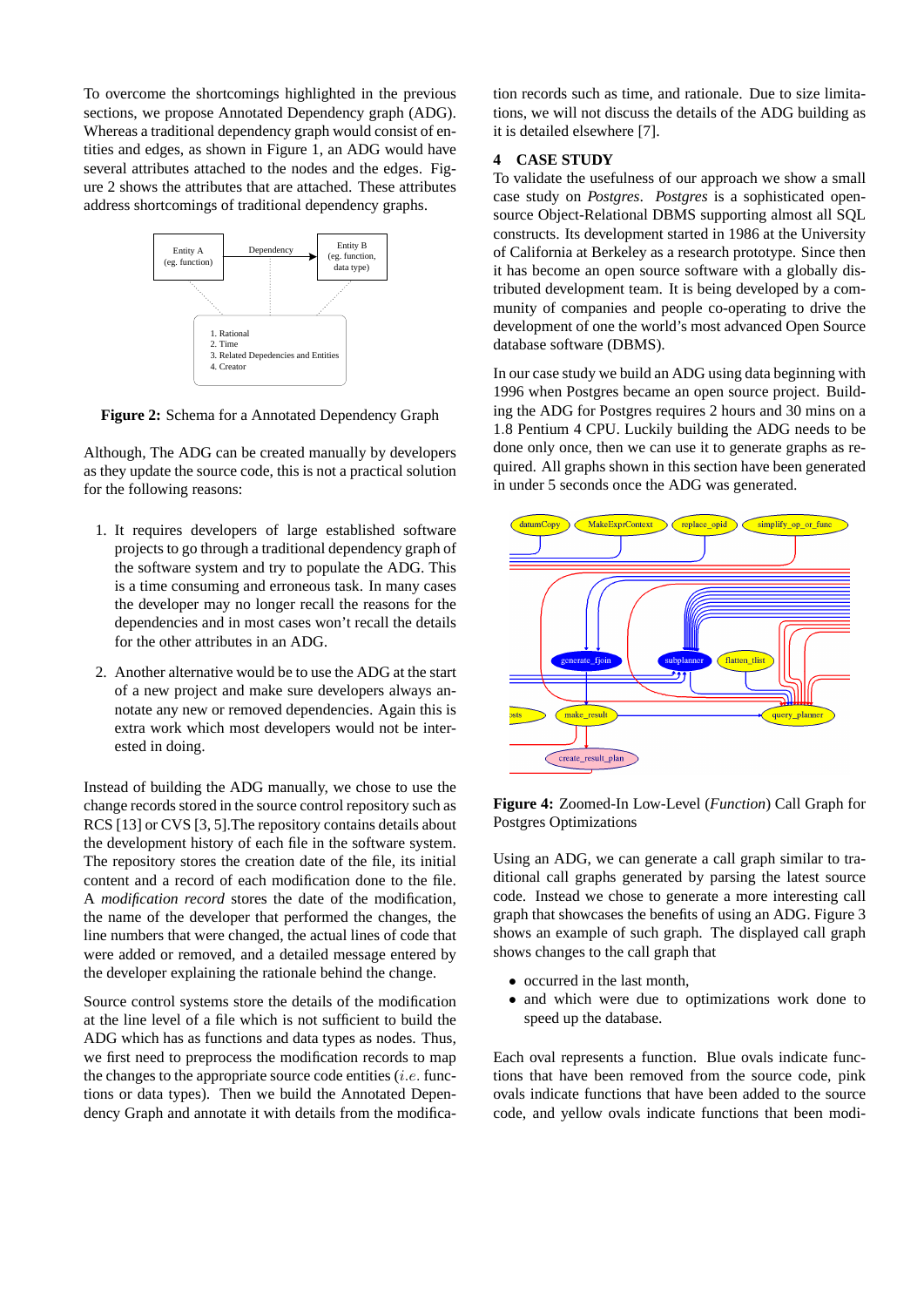

**Figure 3:** Low-Level (*Function*) Call Graph for Postgres Optimizations

fied in the last month. Also, blue arrows indicate function calls that have been removed and red arrows indicate function calls that have been added in the last month.

The graph shown in Figure 3 is too small to distinguish its various details. In Figure 4, we show a small zoomed-in section of the larger graph to give a better idea of the changes. A developer visualizing the call graph can focus on their area of interest using their visualization software.

Alternatively, we can lift the details of the graph from the function level to the subsystem level [6]. For each function in the call graph we locate the file that defines it, then the subdirectory in which that file resides. We use the subdirectory as the node in that lifted visualization instead of the function. The lifted visualization is shown in Figure 5 where each node represents a subdirectory. The new visualization is much clearer but does not have as much details. If more details are required then the function level visualization can be used.

## **5 RELATED WORK**

The work presented in this paper addresses two main streams of research in particular, visualizing the evolution of source code and locating features in the source code.

# **Visualizating Evolution**

In [8] and [14], two approaches are presented to tackle the issue of visualizing software structural changes. Both approaches are based on studying the changes between releases on a software system instead of basing their study on changes that occurred in the source control system, which are more granular and more detailed. They are only capable of comparing changes from one release to the next instead of being able to compare on a calendar basis or even comparing changes relative to other changes (such as examining changes that occurred before or after a particular change). Furthermore, they do not provide techniques to filter the changes and categorize them according to their rationale.

#### **Locating Feature in Source Code**

Chen et al. have shown that comments associated with source code modifications provide a rich and accurate indexing for source code when developers need to locate source code lines associated with a particular feature [2]. We extend their approach and map changes at the source line level to changes in the source code entities, such as functions and

data structures. Furthermore, we map the changes to dependencies between the source code entities.

Murphy *et al.* argued the need to attach design rationale and concerns to the source code [1, 9]. They presented approaches and tools to assist developers in specifying and attaching rationale to the appropriate source code entities. The processes specified in their work is a manual and labor intensive process, whereas our approach uses the source code comments and source control modification comments to automatically build a similar structure to assist developers in maintaining large code bases. Moreover as our approach is automated, developers do not need to worry about maintaining the outcome of the process in addition to maintaining their source code, a challenge faced by the aforementioned processes.

Finally, Eisenbarth et al. presented an approach to locate features in the source code based on the integration of static and dynamic dependencies graphs [4]. Their approach uses a set of test cases to exercise features in the source code, then the static and dynamic call graphs for the specific test are analyzed to locate areas in the code that implement the feature. Whereas their approach uses a combination of static and dynamic source code and a suite of test cases, we only use the source code and the source code repository to locate features. Our approach will only locate features if they were specified in some comment in the source code or the source control system throughout the development history of the project. Thus in some cases using a dynamic analysis such as proposed by Eisenbarth et al. will be of great value and will complement our work.

#### **6 CONCLUSIONS AND FUTURE WORK**

In this paper we presented a new view on dependency graphs – Annotated Dependency Graphs (ADG). ADG represents a family of graphs which can assist maintainers as they work on gaining a better understanding of large software system. An ADG provides maintainers with the ability to study dependencies between the software entities and limit the dependencies to various criteria such as to a specific period in time, a specific change reasons, or even a specific developer.

In future work, we plan on using ADG to extract aspects from the source code and to build wizards that assist developers by suggesting source code entities that need to be modified once an entity has been modified based on the comodification history stored in the ADG.